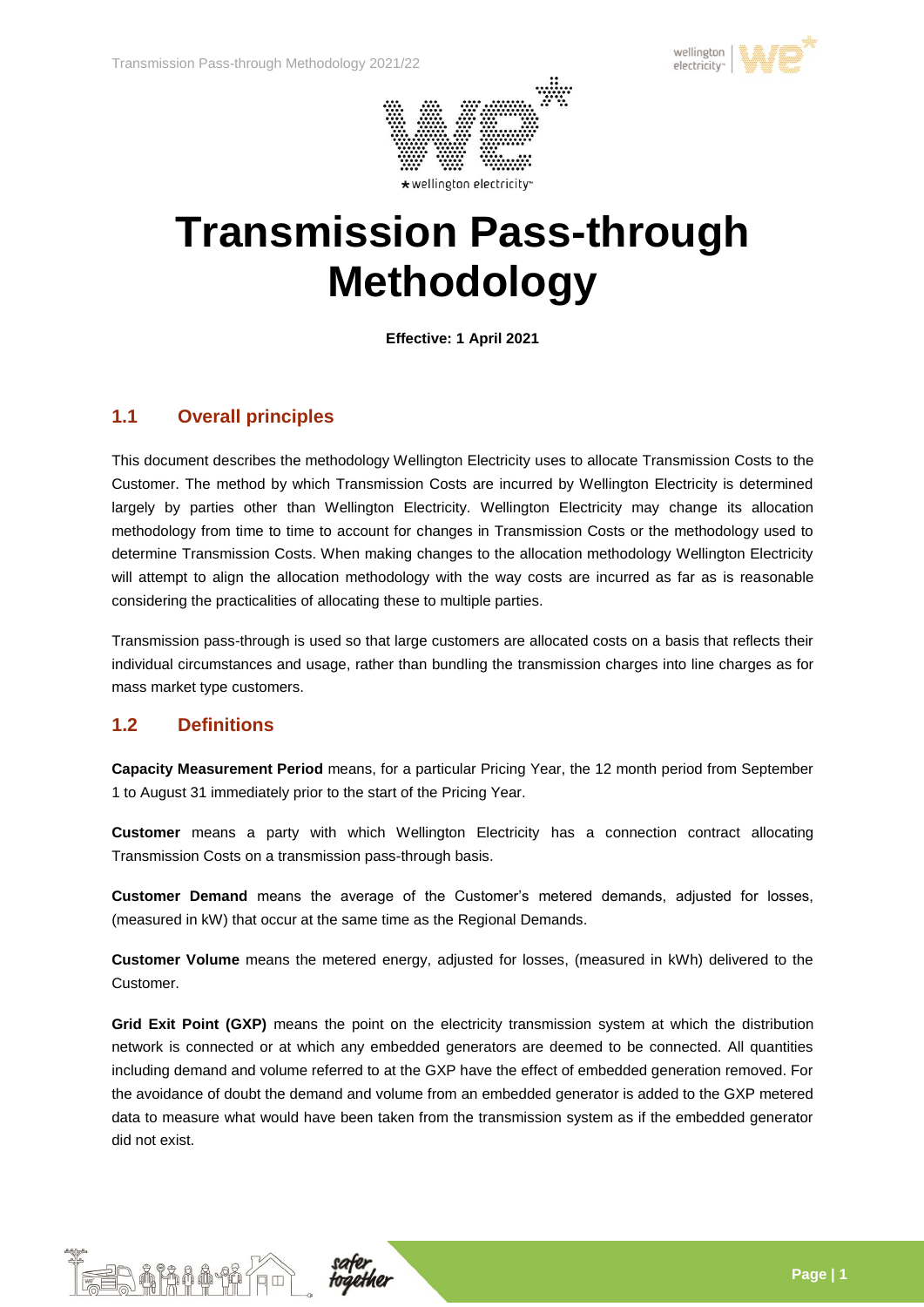

**GXP Volume** means the metered energy (measured in kWh) taken from the GXP.

**Network** means the electricity distribution network in each area that Wellington Electricity supplies distribution services, as defined by the following table:

| <b>Network</b> | <b>Brand</b>                  | <b>GXP</b>          |  |
|----------------|-------------------------------|---------------------|--|
| Wellington     | <b>Wellington Electricity</b> | <b>Central Park</b> |  |
|                |                               | Gracefield          |  |
|                |                               | Haywards            |  |
|                |                               | Kaiwharawhara       |  |
|                |                               | Melling             |  |
|                |                               | Pauatahanui         |  |
|                |                               | Takapu Road         |  |
|                |                               | <b>Upper Hutt</b>   |  |
|                |                               | Wilton              |  |

**Network Volume** means the sum of the GXP metered energy (measured in kWh) entering each Network.

**Pricing Year** means the 12 month period from 1 April to 31 March, each year.

**Regional Demands** means the 100 highest half hourly regional demands (measured in kW) which occur during the Capacity Measurement Period.

**Transmission Costs** means the charges payable to a Transmission Service Provider or to any other party in respect of the transmission of electricity, the avoided transmission of electricity and the costs incurred by Wellington Electricity as a result of those charges.

**Transmission Service Provider** means Transpower or any owner or operator of any transmission system or embedded generator.

**Transpower** means Transpower New Zealand Limited and any successors or permitted assigns.

**Wellington Electricity** means Wellington Electricity Lines Limited and any successors or permitted assignees.



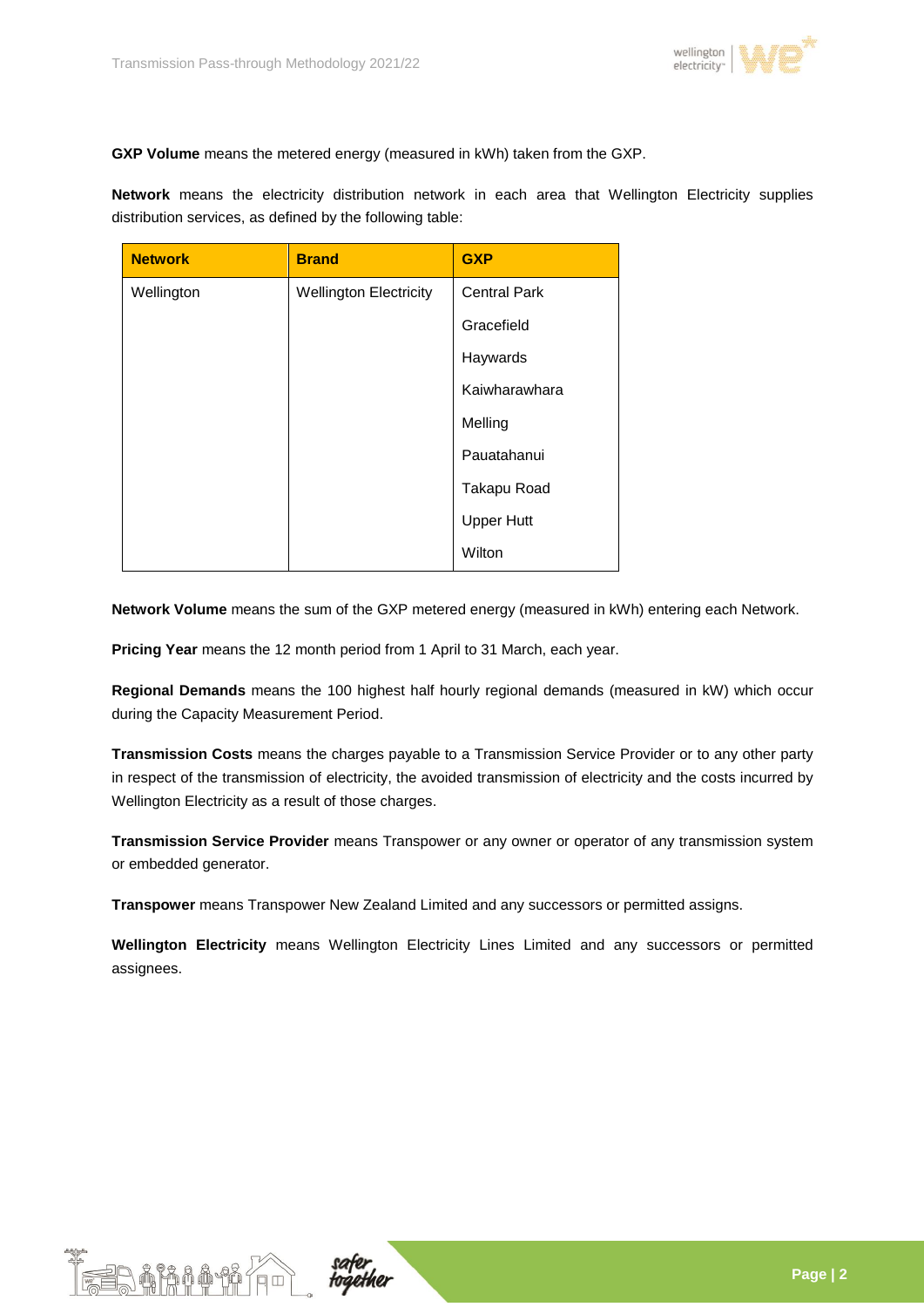

# **1.3 Allocation methodology**

The Transmission Costs that Wellington Electricity currently incurs consist of; connection charges, new investment charges and interconnection charges from Transpower. Current components and their allocation methodologies are described below in conjunction with a brief description of each charge;

**Interconnection charges** are charges for the use of the national grid which connects each GXP together. The interconnection rate is notified by Transpower and is fixed at the beginning of each Pricing Year, based on the Regional Demands. Interconnection charges are allocated to Customers on a monthly basis based on Customer Demand.

*Customer Demand \* Interconnection Rate/12*

**Connection charges** are charges for the connection to the national grid, set by Transpower at the beginning of each Pricing Year. The connection charges are generally fixed for the Pricing Year. Connection charges are allocated to Customers on a monthly basis based on the Customer's share of monthly GXP volume.

*Monthly Customer Volume / Monthly GXP Volume \* Monthly GXP Connection Charge*

**New investment charges (NIC)** are based on a fixed charge for new connection assets which are set by Transpower on 1 April each year, but may change if investment contracts are entered into during the year. NIC are allocated to Customers on a monthly basis based on the Customer's share of monthly GXP volume.

*Monthly Customer Volume / Monthly GXP Volume \* Monthly GXP NIC*

Where a portion of a Transmission Cost relates to a particular Customer, wherever possible these will be allocated directly to that Customer and excluded from the Transmission Costs allocated to other Customers connected at the same GXP.

Interconnection charges are based on Regional Demand during the Capacity Measurement Period which relates to the year prior to that being billed. This creates a lag between Customer Demand and the resultant Transmission Costs. New Customers may not incur any Interconnection charges for their first year however Customers are liable for Transmission Costs for subsequent transmission Pricing Years where they have contributed to the Regional Demand during the Capacity Measurement Period.